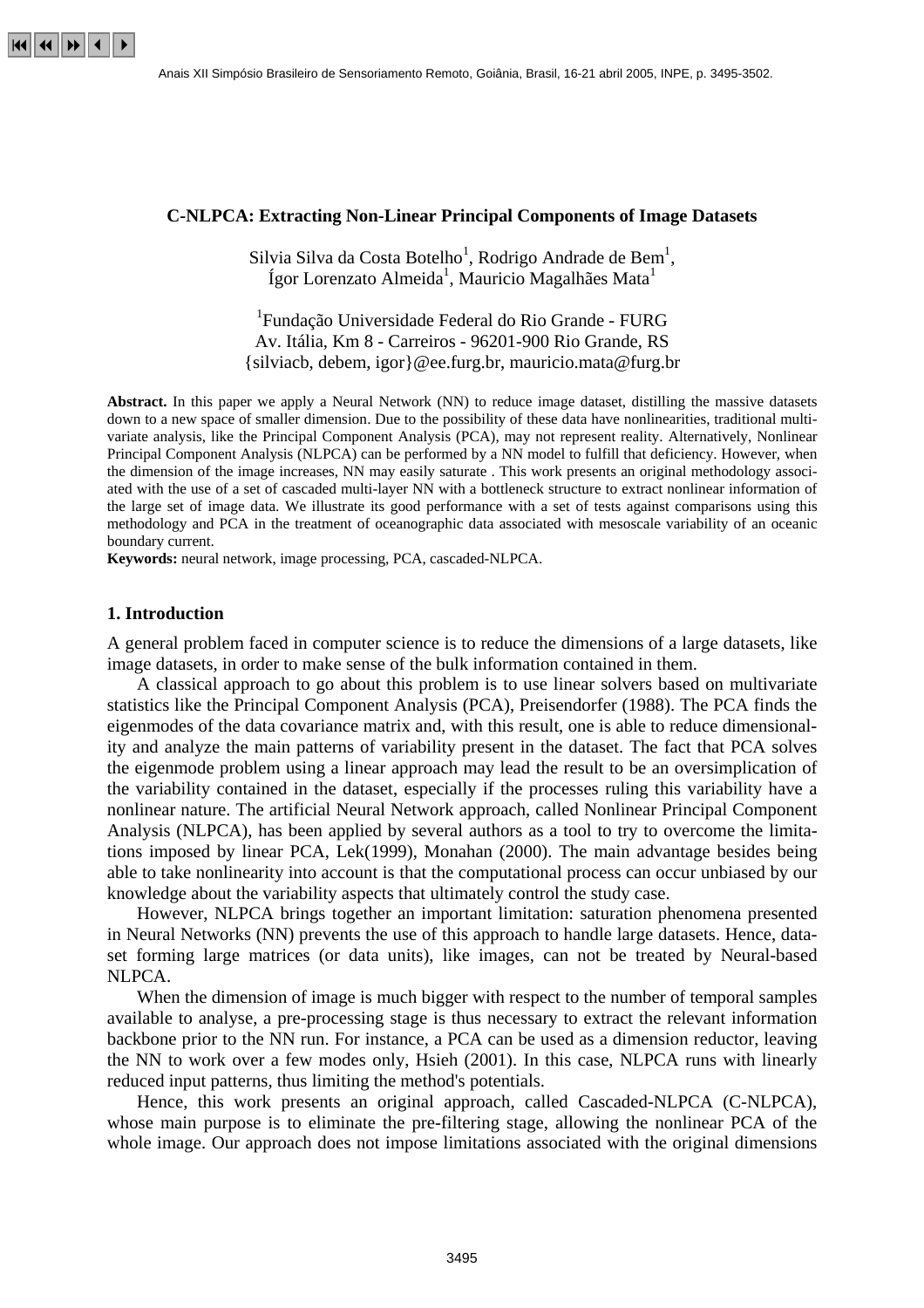of the image, allowing important result gains. The C-NLPCA can be used in a set of different domains. Particularly, we are interested in evaluating the potential of the approach to investigate the satellite image variability in oceanic areas dominated by strong mesoscale dynamics. The results presented here are compared with the classical PCA technique and NLPCA, highlighting the advantages and disadvantages of C-NLPCA from the computational and physical sense.

The text is structured with the following section presenting feature extraction problem of large dataset. Next, the theory of PCA and NLPCA is mentioned. The paper core is presented in the fourth section, which details our approach, giving a formal description of the Cascaded Nonlinear Principal Component Method. It is followed by section 5, which presents our satellite images used to validate our approach, testing C-NLPCA against the PCA. Finally, last section contains the general conclusions and suggestions for follow-up studies.

## **2. Feature Extraction Problem**

## **2.1. Image Vector**

Independently of their nature, temporal data samples can be viewed as a vector. For instance, we can consider the dataset as a set of images, whose width and height associated are *w* and *h* pixels respectively. Thus, the number of components (pixels) of this vector will be *w \* h*. Each pixel is coded by one vector component. The construction of this vector, called *image vector X* ιι<br>Ρ , from an image is performed by a simple concatenation - the rows of the image are placed each beside one another, Romdhani (1999).

### **2.2. Image Space**

The image vector belongs to a space, called image space, which is the space of all images whose dimension is *w \* h* pixels. Thus, when plotting the *image vectors* they tend to group together to form a narrow cluster in the common image space. This is shown in Figure 2, where hypothetic image series with 3 pixels are showed. Similar images with common features (i.e. land masses, clouds, equal temperature zones, etc in oceanographic domain) are grouped together.



### **3. Principal Component Analyses Methods**

### **3.1. Principal Component Analysis**

Due to the cluster feature containing our image vectors, the full image space may be not an optimal space for our data description. This happens because we can have similarities (redundant information) between same components of different images. Thus, for several domains it can be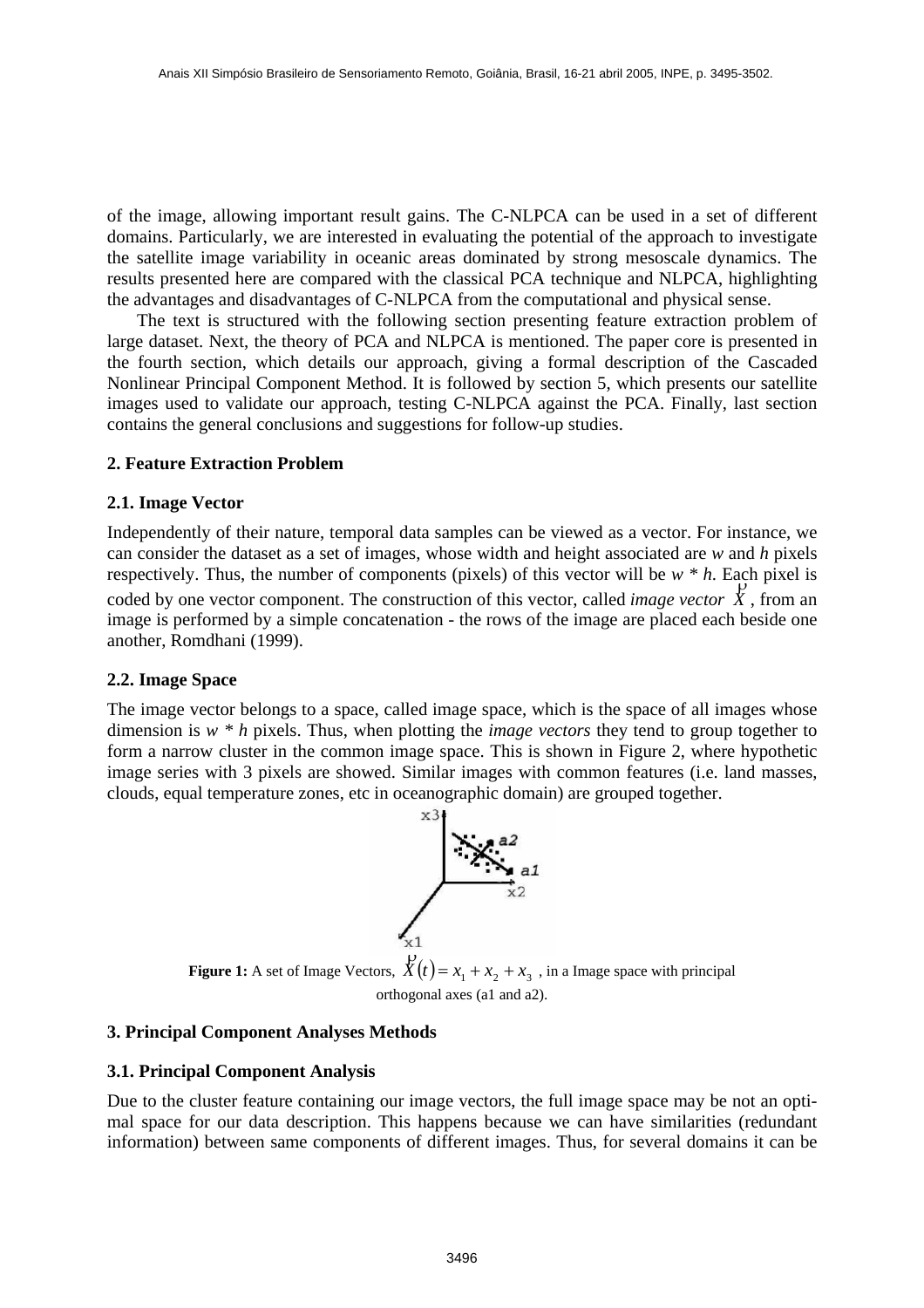interesting to build a new space, lower in size than the original, which better describes the patterns contained in the image dataset.

The base vectors of this new space are called the Principal Components. Of course, using every pixel may bring redundant information, as each pixel depends on its neighbors. So if the dimension of the original image space is  $w * h$ , then the dimension of the new space is less than the dimension of the original image space. Thus, the goal of the PCA is to reduce the dimension of the original set or space so that the new basis better describes the typical îmodelsî of the set. PCA aims to catch the total variation in the set of images, and to explain this variability by few modes. The new basis vectors (axes) will be constructed by a linear combination (thus they are essentially orthogonal). Components in this new basis will be uncorrelated and will maximize the variance accounted for in the original variable. Those axes are shown in Figure 2. We can see that the variance of the data is a maximum in the direction **a1** and so defined as first principal component of variability. The second direction that yields the largest variance of the data, provided that it is orthogonal to **a1**, is **a2**.

**Theory of PCA**. Let  $X(t) = x_1,...,x_p$  be a dataset, with dimension *p*, where each variable  $x_i$ ,  $(i = 1, ..., p)$ , is a time series containing **n** observations. PCA transformation is given by a linear combination of  $x_i$ , time function  $u$ , and an associated vector  $a$ :

associated vector 
$$
\boldsymbol{u}
$$
.  
\n
$$
u(t) = a * \overset{V}{X}(t),
$$
\n(1)

so that

$$
\left\langle \left\langle \left\| \hat{X}(t) - au(t) \right\|^2 \right\rangle \right\rangle, \tag{2}
$$

is minimized  $(\langle ... \rangle)$  denotes a sample or time mean). Here *u*, called the first principal component (PC), is a time series, while  $a$ , the first eigenvector of the data covariance matrix, often describes a spatial pattern. From the residual, *X* − *au*, the second PCA mode can be obtained, and scribes a spatial pattern. From the residual, *X* − *au*, the second PCA mode can be obtained, and so on for higher modes (see Hsieh (2001) for more details).

### **3.2. The theory of NLPCA**

PCA only allows a linear mapping from *X* ρ to *u*. On the other hand, NLPC is obtained using a multi layer Neural Network, see figure 2, Kirby (1990). To perform NLPCA, the NN contains 3 hidden layers of neurons between the input and output layers. Hidden layers have nonlinear activation functions between the input and bottleneck layers and between the bottleneck and output layers. Hence, the network models a composition of functions. The five-layer NLPCA network has *p* nodes in the input layer, *r* nodes in the third (bottleneck) layer, and *p* in the output layer. Output layer must reproduce the input signals presented to the network. The nodes in layer 2 and 4 must have nonlinear activation functions, and the nodes in layer 1, 3 and 5 use linear activation functions. NLPCA network allows data compression/reduction because the p-dimensional inputs must pass through the r-dimensional bottleneck layer before reproducing the inputs. Once the network has been trained, the bottleneck node activation values give the scores.

Let  $f: \mathbb{R}^p \to \mathbb{R}^r$  denotes the function modeled by layers 1, 2 and 3, and let  $s: \mathbb{R}^r \to \mathbb{R}^p$  denotes the function modeled by layers 3, 4 and 5. Using this notation, the weights in the NLPCA network are determined under the following objective function: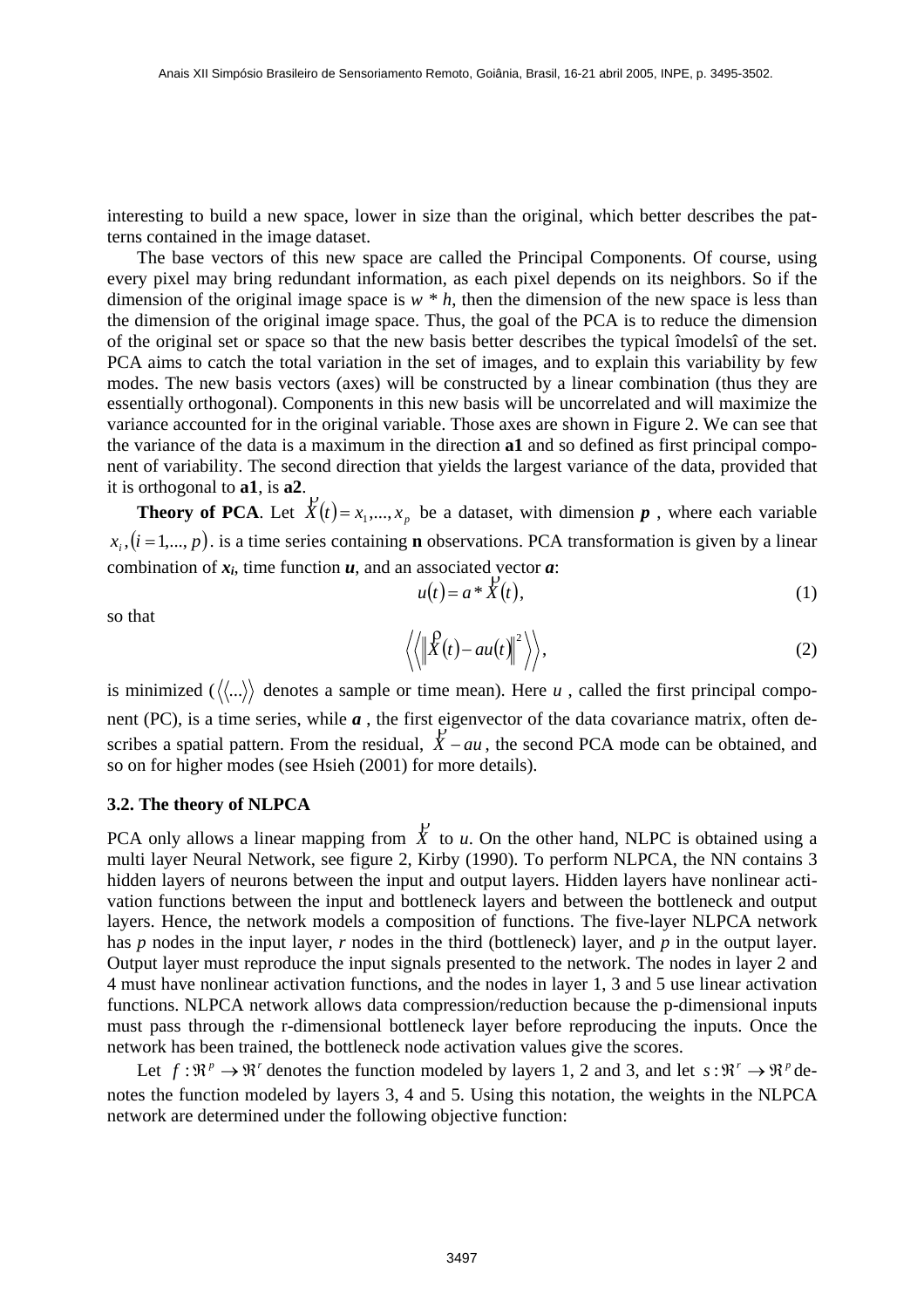$$
\min \sum_{l=1}^{n} \left\| \hat{X}_{l} - \hat{X}_{l} \right\| \tag{3}
$$

where  $\overline{X}$  is the output of the network. The relation 1 is now generalized to  $u = f(\overline{X})$ , where f can be any nonlinear function explained by a feed-forward NN mapping from input layer to the bottleneck layer and instead of 2,  $\|\vec{X}_l - \vec{X}_l\|$  is minimized by nonlinear mapping functions,  $\hat{X} = s(u)$ . The residual  $\|\hat{X}_i - \hat{X}_i\|$ , can be input into the same network to extract the second NLPCA mode, and so on for the higher modes, Monahan (2000).



**Figure 2:** NLPCA: Neural Network to map Nonlinear Components.

## **4. C-NLPCA: Cascaded Nonlinear Principal Component Analyses**

When it is necessary to run NLPCA with large dimension datasets, like images, there is a noticeable increase of parameters (weights) associated with the neurons of the NN, thus leading to the necessity to have a bigger number of temporal samples, so that this value can be near to the parameters of the NN, Hsieh (2001). It is known that sometimes it is not possible to attend this requirement even if one accepts the saturation and poor dimensional reduction risks. Moreover, the addition of more samples increases in an expressive way the computational overhead to conclude the analyses.

Thus, when the original dataset have many dimensions, several authors opt to filter the data before the NLPCA analyses, like the use of PCA reduction techniques, Botelho et al. (2003), Hsieh (2001). Using the former approach, the simplification introduced by the use of linear PCA analyses can lead to erroneous outputs or, at least, can produce coarser results.

Our C-NLPCA has the aim to allow the direct and totally nonlinear analyses of high dimension dataset, using a cascaded set of successive NLPCAs, see figure 3. The architecture is compose by two main stages: reduction and expansion. Images are decomposed into a set o small windows, which will be reduced and grouped by successive NLPCAs at reduction stage. A bottleneck NLPCA gives the final principal component. This value is expanded by the second stage (expansion stage), resulting in a output of the same dimension of the original dataset (spacial expansion).

### **4.1. Obtaining the C-NLPC - The Reduction Process**

C-NLPCA assumes that *p'* is the ideal dimension for the input data. The ideal concept is associated with the relationship between parameters number (weights) and the number of temporal samples. Thus, we divide the original input image with dimension  $p$  into smaller windows with dimension *p'*. These windows are used directly as input of a first layer of NLPCAs. Each C-NLPCA, constrained by the saturation requirements, finds a local principal component (local reduction) of one window. The resulting patterns (reductions) are used as input to a new layer of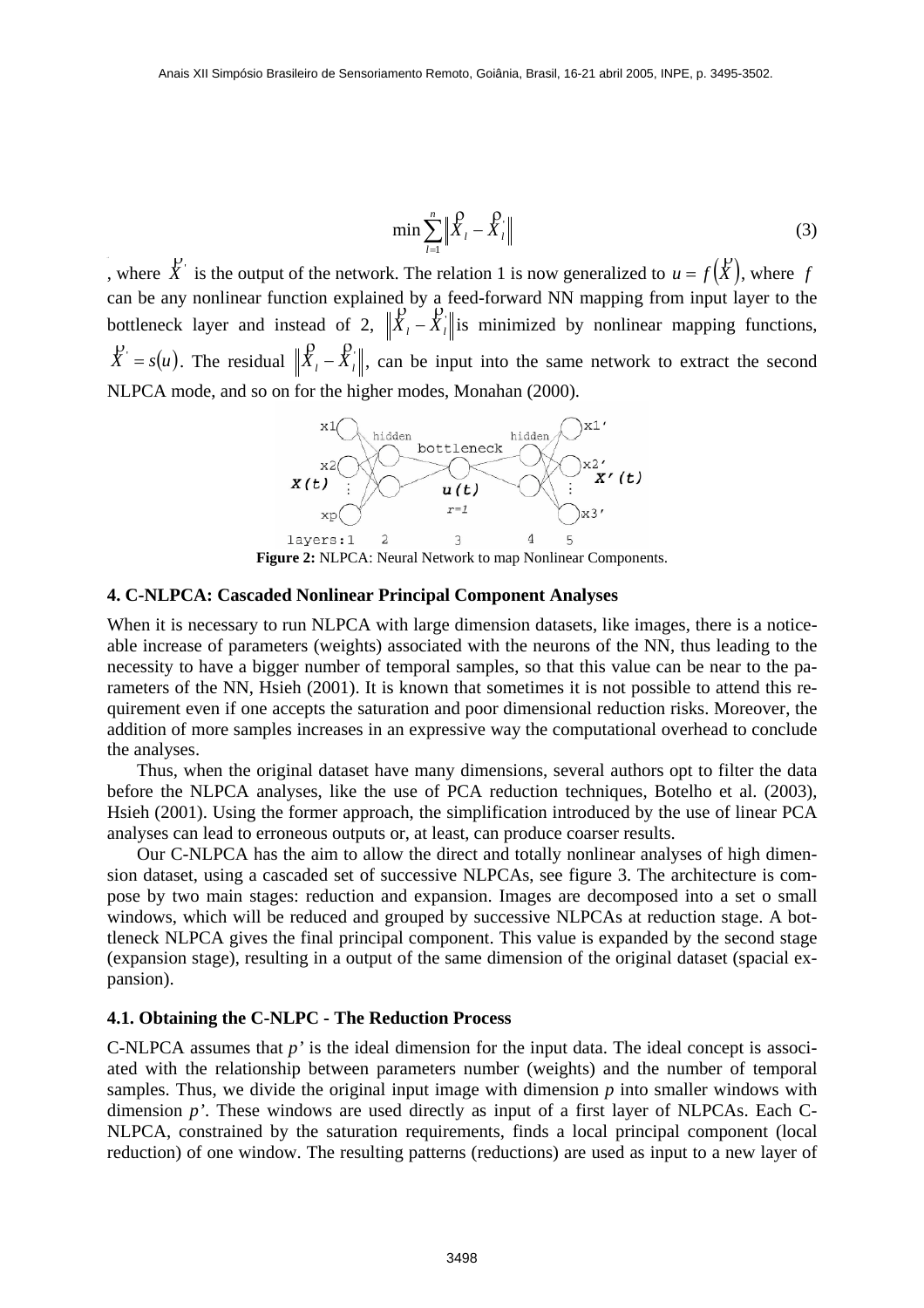C-NLPCA. This process is repeated *n* times until only one pattern is left, thus giving the final reduction of whole original dataset. Despite during the first step the windows are independently analysed, in the second step the neighbor relations are considered, ensuing that the results are grouped in succession.



**Figure 3:** C-NLPCA: a set of layers grouped in Reduction and Expansion Stages. The pointed out neuron gives the pattern associated to the reduction of the original dataset.

We consider the window  $\text{vec}W(t)$  as a subset of consecutive pixels of the image vector,  $\dot{X}(t)$ ρ :

$$
\mathcal{X}(t) = [\mathcal{W}_i(t) | 1 < i < m_1 = p / p']\tag{4}
$$

with:

 $\overline{\phantom{a}}$ 

$$
\overrightarrow{W}_i(t) \cap \overrightarrow{W}_j(t) = 0, \forall i \neq j
$$
 (5)

For each component  $W_i(t)$  of  $X(t)$ , we process the nonlinear analyses (section 3.2) with a standard NLPC network. Each network associated with  $W_i(t)$  is called NLPCA. They compose the first layer with  $mI = p/p'$  networks. The bottleneck results  $u_i(t)$  of each window NLPC<sub>i</sub> are grouped into a new second layer of NLPCAs. Notice that, the number of NLPCAs of the second layer is  $m2 = m1/p^3$ .

The process is repeated up to layer *n* composed by only one NLPCA network. The output of the bottleneck neuron of this only NLPCA is the nonlinear principal component,  $u_1(t)$  of the original large dataset.

# **4.2. Obtaining C-NLPCAs - The expansion Stage**

The second role of the Principal Component Analyses, called expansion, is to obtain the data associated with each principal component reduction (PC, C-NLPC) in the original dimension of the image (PCA, C-NLPCA). Moreover, each time when a principal component *k* is calculated and we desire to obtain the next  $(k+1)$ , the expansion process is also necessary to calculate the residues associated with  $k$ , which will be the input to the  $(k+1)$  C-NLPC analyses.

Hence, due to the cascading process, we have lost the original dimension of the input image, it is then necessary a method to obtain the expansion of the reduction. Expansion Stage is trained

 $1$  We use sub-index 1,2 to describe, respectively the first and the second layer of the cascade).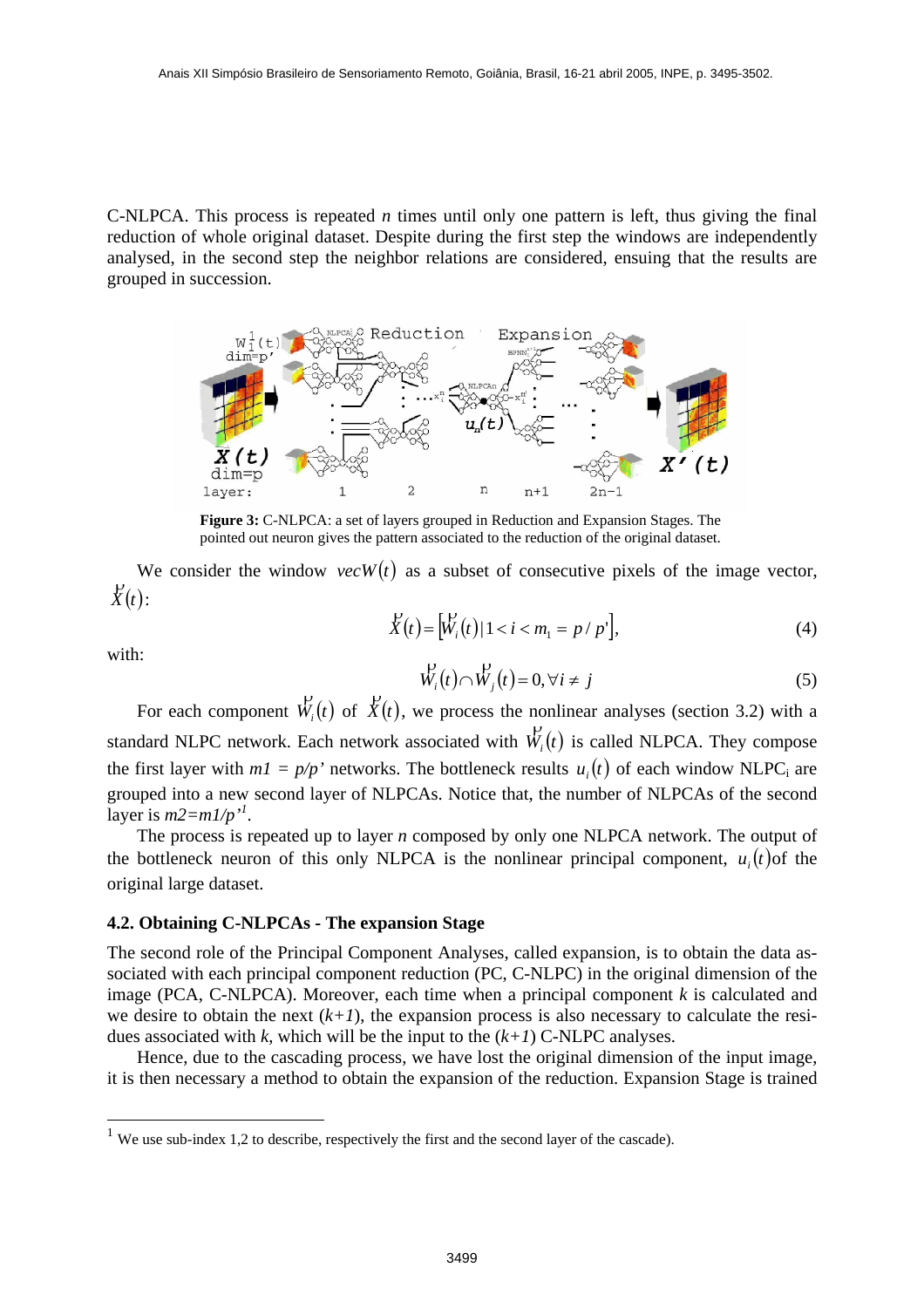to expand the nonlinear principal component,  $u_n(t)$ , in a set of nonlinear expanded images. In fact, we propose a bottleneck layered structure to obtain the reduction/expansion of NLPCs.

Expansion layers are symmetric with reduction layers, resulting in a total of  $(2<sup>*</sup>n-1)$  layers. They are composed by simple backpropagation networks *BPNN* (without bottleneck neuron). The input of each *BPNN* is an output of the last layer. We use the original propagated image to train the desired outputs of *BPNN* networks.

Training BPNNs: Each resulting output  $x_i^n$  of the bottleneck NLPC layer *n* is used as input to train its respective  $BPN(I^{(n+1)}$  in the next layer  $(n+1)$ . The desired output is the input of the respective layer *(n-1)* in reduction stage. This process is repeated up to *(2n-1)* layer, which has as desired output each pixel of original image.

Thus, the expanded image represent the original input taking into account only the current principal component. We use all components of the original dataset, their neighbors relations and temporal variabilities. The method can be applied independently of the dataset dimension size. It also maintains the nonlinearity associated with NN, avoiding the saturation restriction associated with them.

# **5. Applying C-NLPCA**

We have tested our approach in a set of Sea Surface Temperature (SST). In order to analyze these data, researchers have generally adopted classical multivariate statistical methods, like PCA. However, related methods may produce an oversimplification of the dataset being analyzed by assuming that linear phenomena are dominant. Thus, if the data contain nonlinear lowerdimensional structure, it can not and will not be detectable by the PCA. Moreover, these images compose a large dataset, saturating and preventing the usual NLPCA methods. Thus, SST satellite images seem to be an ideal application to justify and test C-NLPCA approach.

### **5.1. SST Satellite Images Series**

The data used are a series of three and a half years Sea Surface Temperature (SST) satellite images (from 1991 to 1994) of the southwestern Pacific Ocean. These images have been derived from the full resolution images (1 km x 1 km) recorded by the Advanced Very High Resolution Radiometer (AVHRR) on board of the National Oceanic Atmospheric Administration (NOAA) polar orbiting satellites. Data have a 9 km x 9 km spatial and 10 days temporal resolution (enough for the study of mesoscale dynamics). The dataset dimension is 60 x 60 pixels, Mata (2000).

### **5.2. Tests and Discussion**

The dataset has (60x60) 3600 spatial variables and 128 time points. In this area, one can expect that the first 2 or 3 principal components would be enough to explain almost the totality of the data variance. Indeed, that is confirmed by computing the PCA modes from the dataset, which revealed that the eigenvalues associated to spatial modes 1, 2 and 3. Thus, we are going to search/analyse only the firsts mode 1 and 2.

The first 3 PCs (time series) computed from the dataset are shown in Figure 4. Looking at this figure, one can perceive the ample dominance of the first mode variability over the higher ones. Having a frequency of about 1 year, the first mode has a clear physical meaning in oceanography, which is related to the seasonal heating and cooling of sea surface waters following the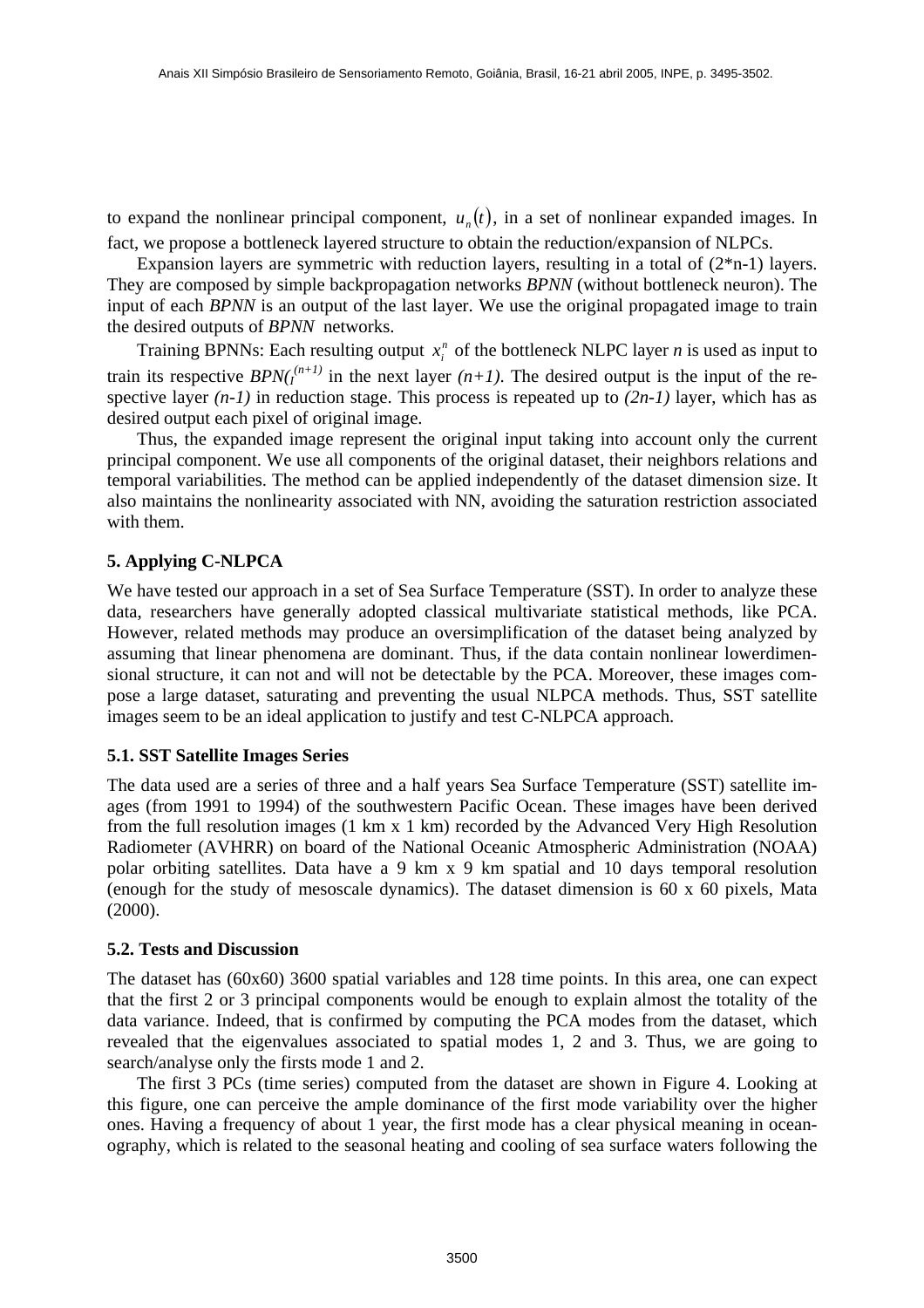annual cycle of solar radiation input. The second and third modes are not that straightforward to interpret. They seem to be dominated by a higher than seasonal frequency, however, this signal seems also contaminated by a long term component. This is a clear sign of the inability of the PCA to separate in different modes signals that either are typically nonlinear, not dominant in the series or have similar energy levels (contribute equally to the total variance). The result is a blend of processes in a single mode and thus making almost impossible for one to extract any physical sense out of this mode.



**Figure 4:** First three PC from the PCA: PC1 (with \*), PC2 (dashed line) and PC3.







**Figure 6:** PC2 from the PCA (with\*) and C-NLPC2 (dashed line) computed using the C-NLPCA network

C-NLPCA method was implemented in c++. To avoid local minimum, a set of 20 CNLPCAs process the same dataset. We eliminate the worst results. Each C-NLPCA is initialized with random weights, which are changed in 40.000 iterations. Each temporal image is decomposed into a subset of windows to feed C-NLPCA network  $(p'=24, \text{NLPCAs with } 2 \text{ hidden neurons})$ . It needs 5 layers (2 for reduction and 2 for expansion).

As the solution of the first PCA mode is linear, and it dominates unquestionably the dataset variability (the seasonal oscillation pattern of the sea surface temperature), one would expect that the first principal component of the C-NLPCA network would have quite a similar pattern. Indeed, that is confirmed in Figure 5, where it is clear the excellent agreement between the PC1 and C-NLPC1 functions.

Conversely, one can expect different patterns when comparing the PCA solution for the higher modes (mode 2 for example) with the correspondent C-NLPCs.

After computing C-NLPC2, it is plotted together with PC2 in Figure 6. One can see how different they look and, taking advantage of the use of normalized units, it is clearly notable that PC2 contains a combination of a higher frequency phenomenon (about 140 days) with a lower frequency one (about 3 years). The 140 days signal should be basically composed by marine mesoscale phenomena while the 3 years one should be related to a residual of the interannual signal in the sea surface temperatures due to El Niño events, which can be quite intense in this part of the ocean. The blend of signals of such a different nature in only one PCA mode is related to the fact that those phenomena are essentially nonlinear and also contribute similarly to the total variance, hence making the PCA linear approach only a crude approximation of the observed variability..

In other hand, C-NLPC2 describes a pattern with only some isolated peaks that have frequency of about 120-180 days, and showing no clear evidence of another signal being superimposed (low frequency phenomena). The latter reinforces the hypothesis that NLPCA deals better with the higher mode variability due to an enhanced capability in isolating the signals of higher